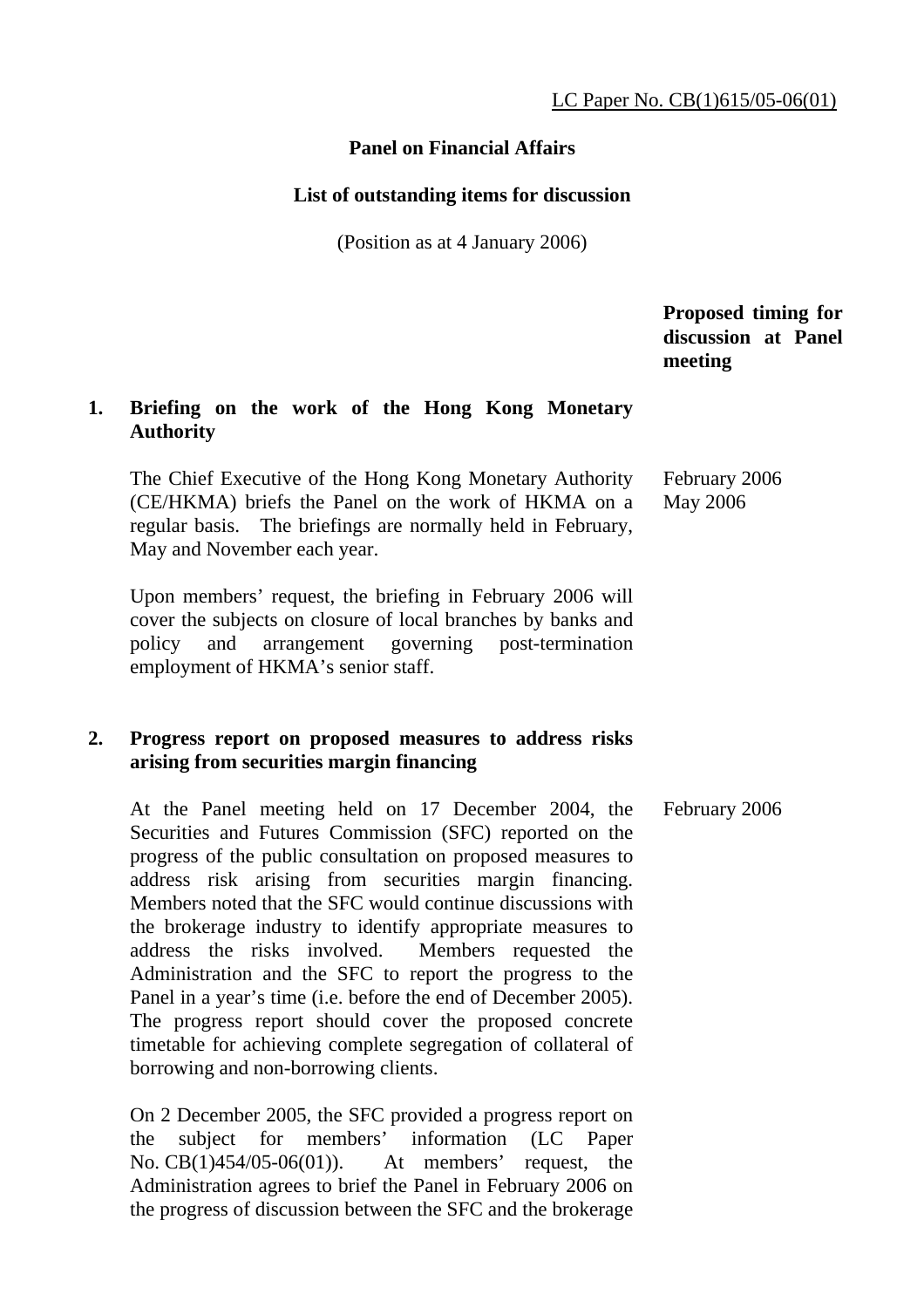industry on the subject.

# **3. Briefing on the draft Mandatory Provident Fund Schemes (General) (Amendment) Regulation 2006**

 The Administration proposes to brief the Panel on the draft Mandatory Provident Fund Schemes (General) (Amendment) Regulation 2006, which aims at improving the existing investment regulations. February 2006

 The proposed amendment exercise will focus on amending Schedule 1 to the Mandatory Provident Fund Schemes (General) Regulation under the Mandatory Provident Fund Schemes Ordinance (Cap. 485, sub. leg. A), which governs investment of scheme funds.

 The Administration plans to move a resolution at LegCo in the 2005-06 session.

### **4. Proposal to write off a judgement debt**

 At the Panel meeting held on 6 June 2005, members were briefed on the Administration's proposal to write off the judgement debt owed to the Government by an auctioneer hired by the former Government Supplies Department to conduct commercial disposal of unserviceable or obsolete government stores and confiscated goods which was considered irrecoverable. Members expressed concerns about actions taken by the Administration to recover the outstanding payments from the auctioneer and details of the Administration's internal investigation on the case including the disciplinary proceedings taken against the involving civil servants. It was agreed that the Panel would further discuss the proposal in due course after the Administration had provided the supplementary information requested by members. To be confirmed

 The Administration plans to further consult the Panel on its proposal to write off the judgement debt in due course and then seek the approval of the Finance Committee on the proposal.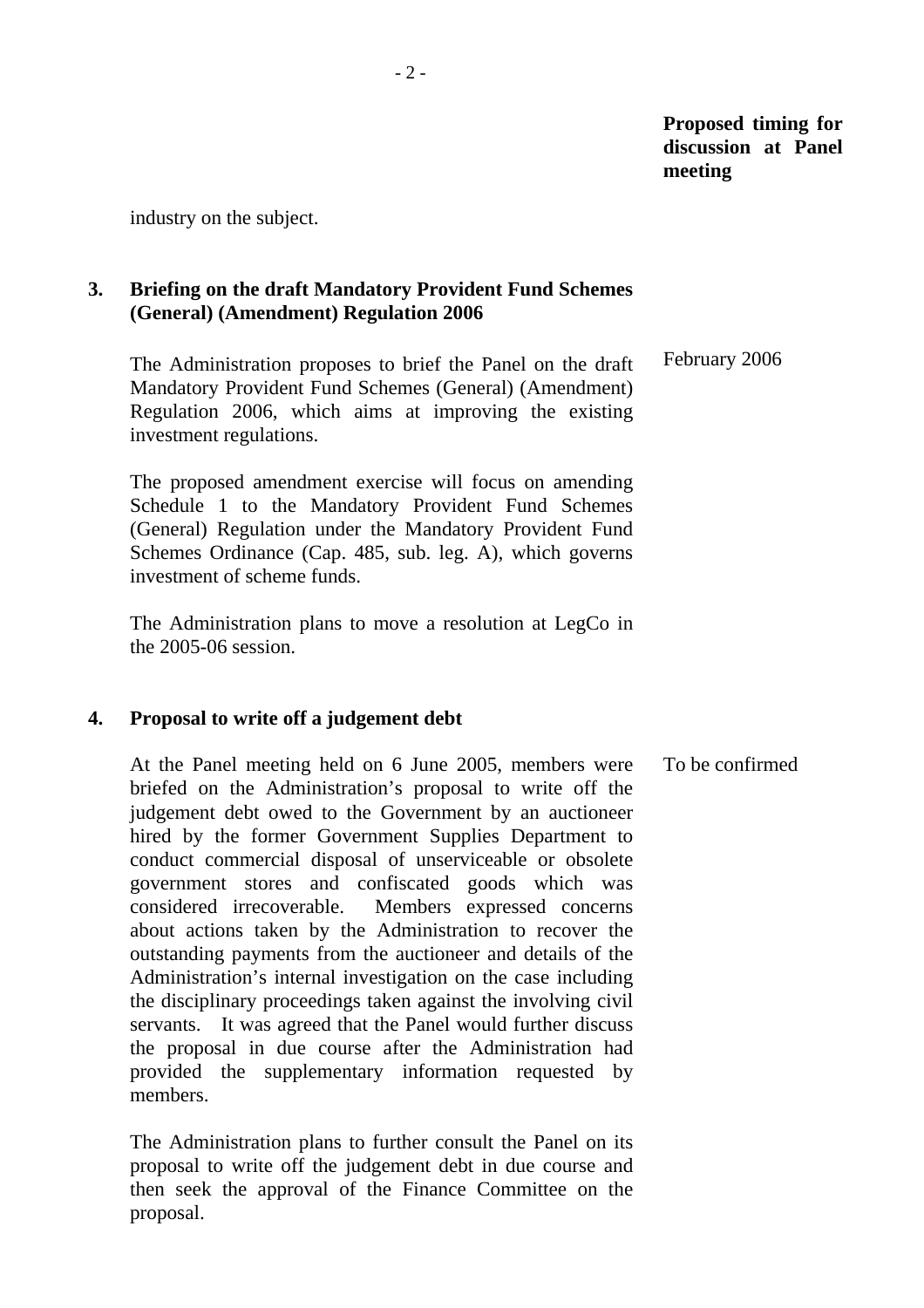# **5. The Securities and Futures Commission Budget for the financial year 2006-07**

 In line with the normal practice, the SFC will present its annual budget to the Panel for information before seeking the approval of the Financial Secretary (FS) on the budget. March 2006

#### **6. New structure for listing decision-making**

 On 3 October 2003, the Administration published a consultation paper to invite public views on the proposals to enhance the regulation of listing. In the consultation conclusions published in March 2004, the Administration invited the SFC and the Hong Kong Exchanges and Clearing Limited (HKEx) to consider how suggestions received during the consultation process, including the composition and operation of the Listing Committee, should be pursued. March 2006

 In February 2005, the HKEx published a consultation paper on a new structure for listing decision-making. The proposals aimed to put in place a clearer and more efficient administrative framework for decision-making in listing matters, whilst preserving the checks and balances necessary to minimize and manage regulatory risk. The consultation paper made explicit reference to the consultation conclusions published in March 2004 inviting the SFC and the HKEx to consider suggestions concerning the composition and operation of the Listing Committee. The HKEx's consultation ended on 22 April 2005. The HKEx expected that the consultation conclusions and the final Listing Rule amendments would be published in late 2005.

 Having noted a submission from Mr David Webb in May 2005 expressing concern on the repeated extension of term limits on Listing Committee, the Chairman and Deputy Chairman of the Panel decided to invite the Administration, the SFC and the HKEx to brief the Panel on the consultation conclusions on a new structure for listing decision-making and the related Listing Rule amendments in due course.

 The Administration proposes to brief the Panel in March 2006 on the progress of the consultation on a new structure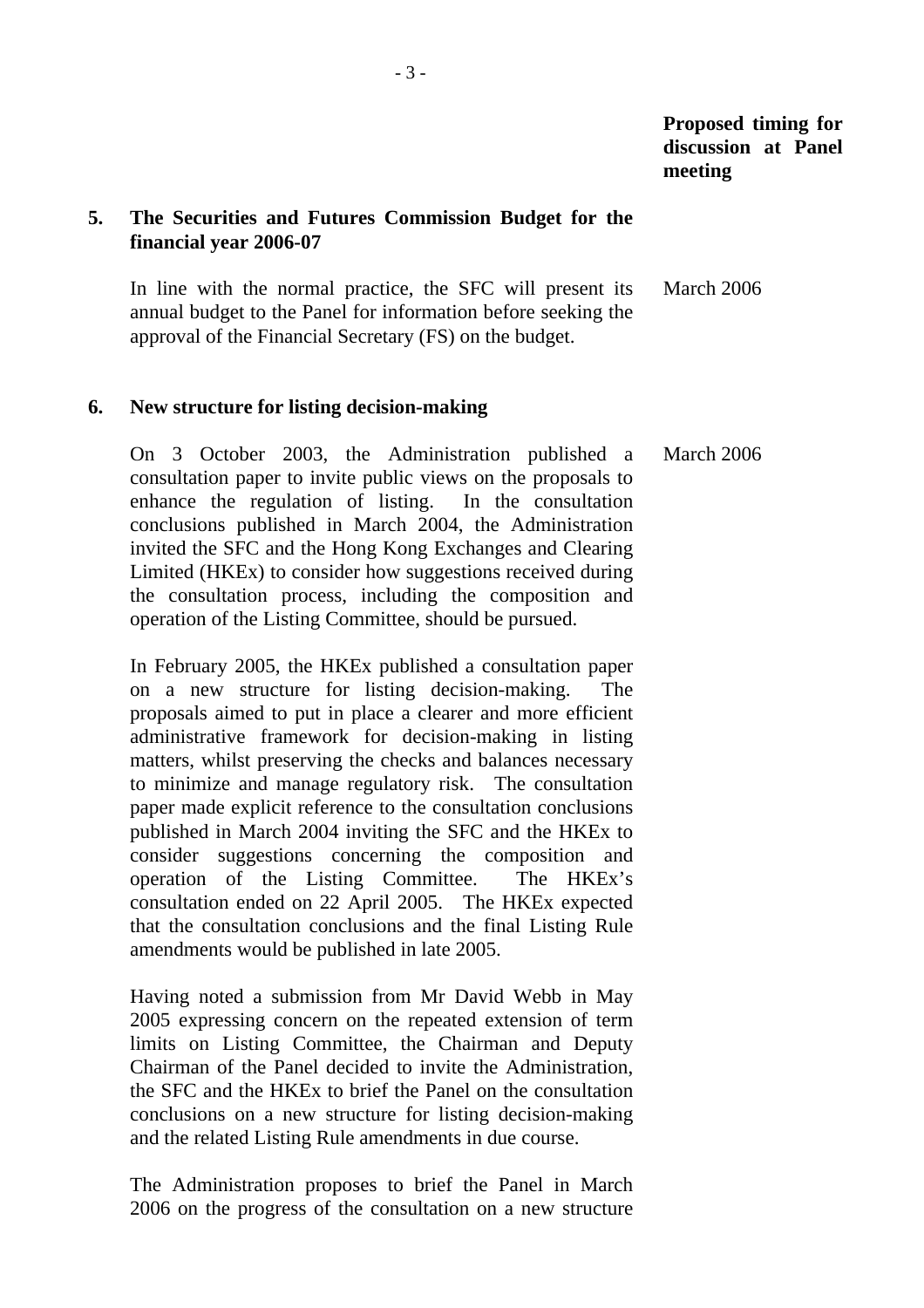for listing decision-making. The briefing will cover the subject of repeated extension of term limits on Listing Committee.

# **7. Briefing by the Hong Kong Monetary Authority on the development of capital and disclosure rules to be made under the Banking (Amendment) Ordinance 2005**

 The Banking (Amendment) Ordinance 2005 was enacted in July 2005 to provide a legal framework for implementation of Basel II in Hong Kong (i.e. the revised capital adequacy regime for authorized institutions (AIs) promulgated by the Basel Committee on Banking Supervision (BCBS) in 2004). Among other things, the Amendment Ordinance provides the HKMA with a rule making power to prescribe capital and disclosure rules on the manner of calculating AIs' capital adequacy ratio (CAR) and requirements on public disclosure of AIs' financial affairs including the CAR. These rules are subsidiary legislation subject to negative vetting by LegCo. May 2006

 The HKMA proposes to brief the Panel in May 2006 on the progress of developing the capital and disclosure rules. The Administration plans to table the relevant subsidiary legislation before LegCo for negative vetting by mid-2006. The HKMA plans to implement Basel II in Hong Kong from 1 January 2007 to tie in with BCBS's timetable.

# **8. Progress on the implementation of the Deposit Protection Scheme (DPS)**

 The Deposit Protection Scheme Ordinance was enacted in May 2004 for the establishment of a DPS in Hong Kong. The Ordinance provides for the setting up of an independent Deposit Protection Board (DPB) to assess and collect contributions from banks, and to make payments to depositors in the event of bank failures. June 2006

 In May 2005, the Administration provided an information paper on the progress of implementing DPS, including the formation of the DPB and the establishment of the Deposit Protection Appeals Tribunal, the development of the payout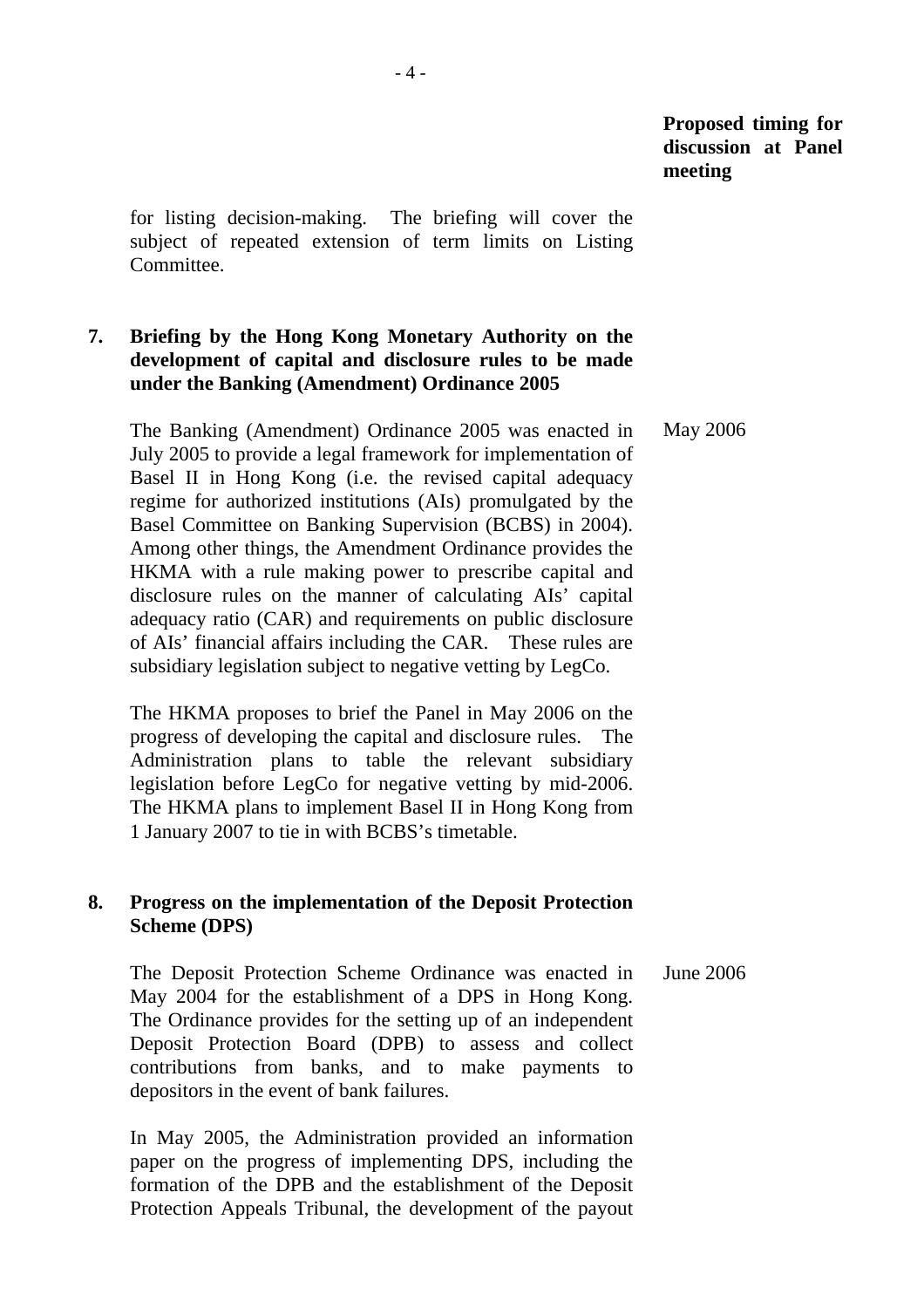procedures and contribution systems, as well as the rules governing the operation of DPS (the Rules). According to the Administration, the banking industry has been consulted on the main principles to be incorporated into the Rules. It is expected that the Rules will be ready for tabling before LegCo for negative vetting by stages. It is expected that the DPS will be ready to start providing deposit protection in the second half of 2006.

 The Administration proposes to report to the Panel in June 2006 on the progress made by the DPB on the implementation of DPS.

## **9. Briefing by the Financial Secretary on Hong Kong's latest overall economic situation**

 The Panel has invited the FS to brief the Panel and all other LegCo Members on macro economic issues on a periodic basis since mid-1999. The briefing is normally held in June and December each year. June 2006

#### **10. Briefing on the draft Companies (Amendment) Bill 2006**

 The Companies (Amendment) Bill 2006 aims to enable the introduction of a scripless securities market allowing securities to be issued and transferred electronically. The Bill has been included in the Legislative Programme 2005-06 provided by the Administration in October 2005. To be confirmed

 As advised by the Administration on 24 November 2005, the SFC is considering the way forward and the corresponding legislative amendments, and will brief the Panel on the way forward in due course.

# **11. Consultancy study on the feasibility of establishing insurance Policyholders' Protection Funds in Hong Kong**

| The Administration commissioned a consultancy study on the To be confirmed |  |
|----------------------------------------------------------------------------|--|
| feasibility of establishing Policyholders' Protection Funds                |  |
| (PPFs) in Hong Kong in late 2002 and conducted a                           |  |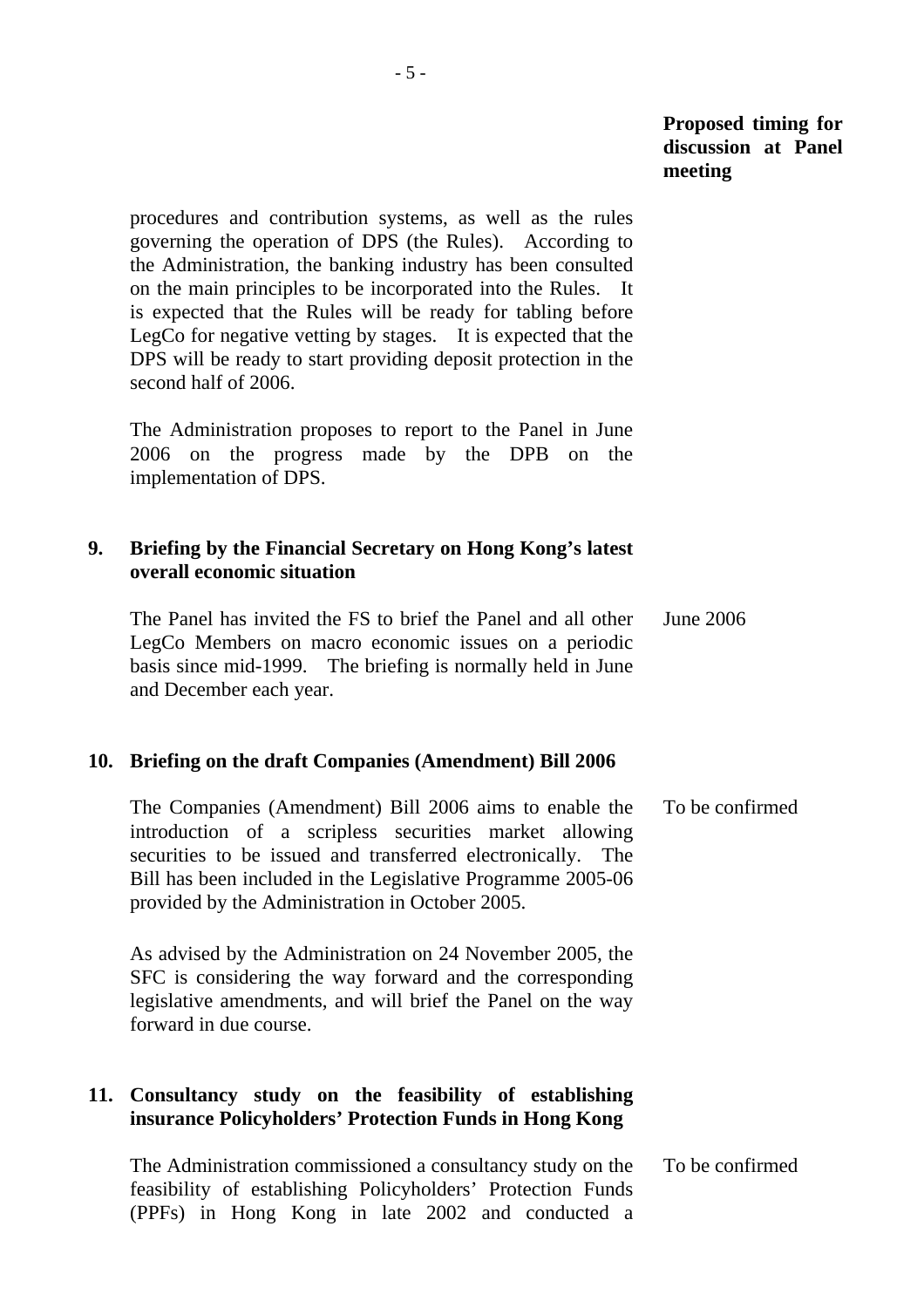consultation exercise from December 2003 to March 2004 to invite public views on whether and how PPFs should be introduced in Hong Kong.

 At the Panel meeting on 1 March 2004, members were briefed on the findings of the consultancy study and proposed PPF options. The Administration undertook to consult the Panel on the way forward after the public consultation exercise.

 As advised by the Administration on 24 November 2005, the Consultant is required to produce a final report on stage 1 of the study commenting on the desirability and feasibility of introducing a Policyholders' Protection Funds scheme in Hong Kong. According to the current work progress, more time is still required for the Consultant to finalize its draft final report for further discussions with the Commissioner of Insurance (C of I). The Administration is monitoring the work of the Consultant and will brief the Panel once it is ready to do so.

# **12. Consultancy study on the supervisory framework of the assets of long term insurers in Hong Kong**

 In October 2003, the Administration commissioned the consultancy study to examine the effectiveness of the current supervisory framework and to assess the need for further enhancement of the current framework for the protection of policyholders in Hong Kong. To be confirmed

 As advised by the Administration on 24 November 2005, the Consultant is undertaking a detailed study of various possible options for enhancing the asset safeguarding mechanism and asset valuation framework. According to current work progress, it is expected that the Consultant could finalize a Third Report and start drafting a public consultation paper for consideration by the C of I in the next few months. The Administration is keeping in view the progress of the consultancy study and will brief the Panel once it is ready to do so.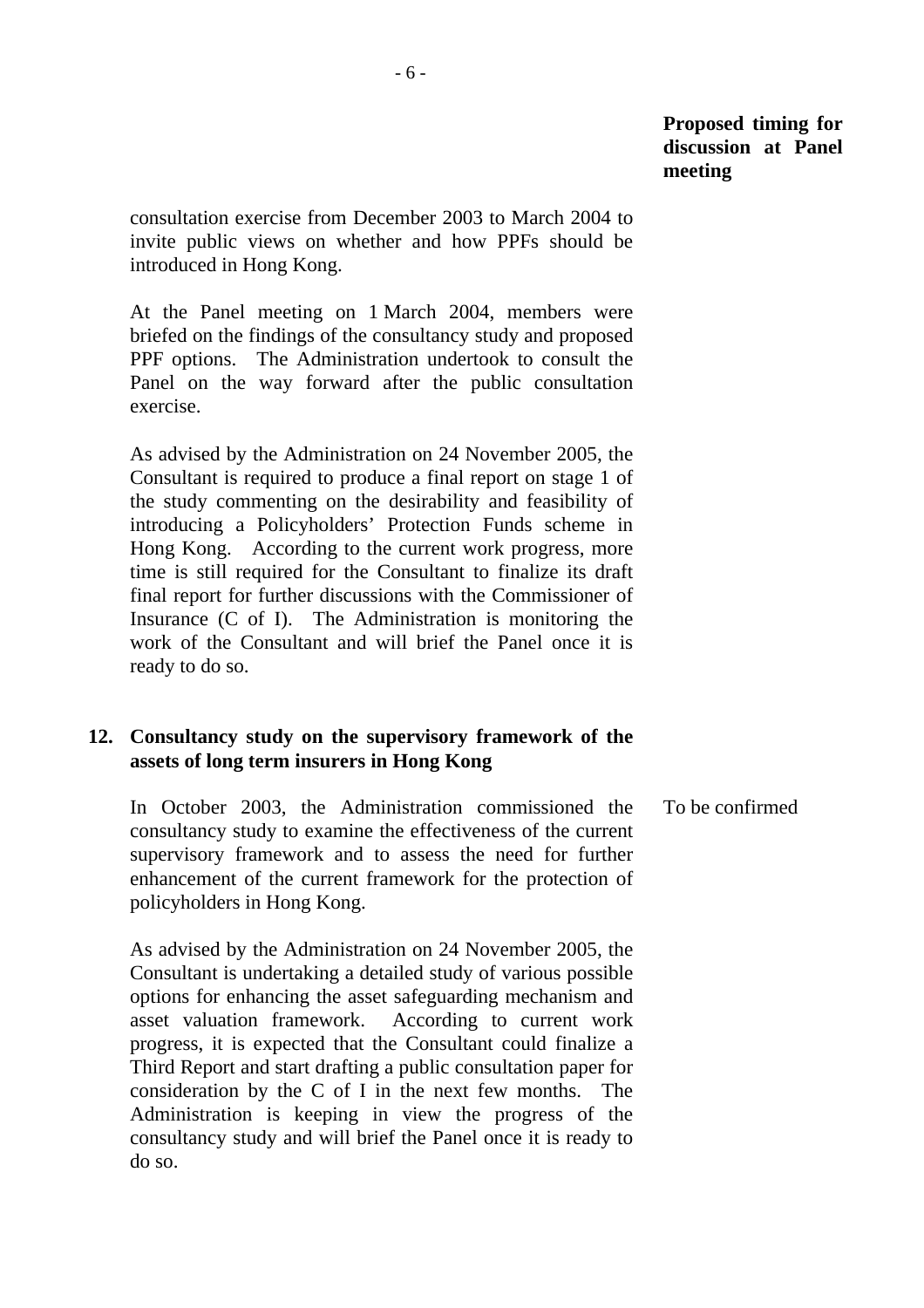#### **13. New Mechanism to effect bank mergers**

 The Bills Committee on Citibank (Hong Kong) Limited (Merger) Bill, during scrutiny of the Bill in May 2005, has examined the need for the Administration to formulate a generic legislation governing bank mergers and reorganizations in Hong Kong. The Administration has noted the concern raised by the Bills Committee, and advised that the matter is being studied in consultation with the banking industry. The Administration has then undertaken to report the findings of the study to the Panel within the next few months. As directed by the Chairman, the Administration is invited to report the findings of its study to the Panel before the end of 2005. To be confirmed

 The Administration replied on 3 November 2005 that it had invited comments from relevant parties and was considering their views, and would report the findings to the Panel in due course.

 The Administration was invited to provide an information paper reporting on the progress of the study including practices and experiences of overseas jurisdictions in effecting bank mergers.

#### **14. Scheme for outsourcing summary bankruptcy cases**

 The purpose of the Bankruptcy (Amendment) Bill 2004 is to empower the Official Receiver to outsource debtor-petition summary bankruptcy cases to private-sector insolvency practitioners. The Bills Committee on Bankruptcy (Amendment) Bill 2004 requested the Administration to review the outsourcing scheme after implementation of the scheme. The Secretary for Financial Services and the Treasury undertook in his speech during the resumption of the Second Reading debate on the Bill at the Council meeting on 6 July 2005 that the Administration would review the outsourcing scheme 24 months after implementation of the scheme and report the outcome of the review to the LegCo. To be confirmed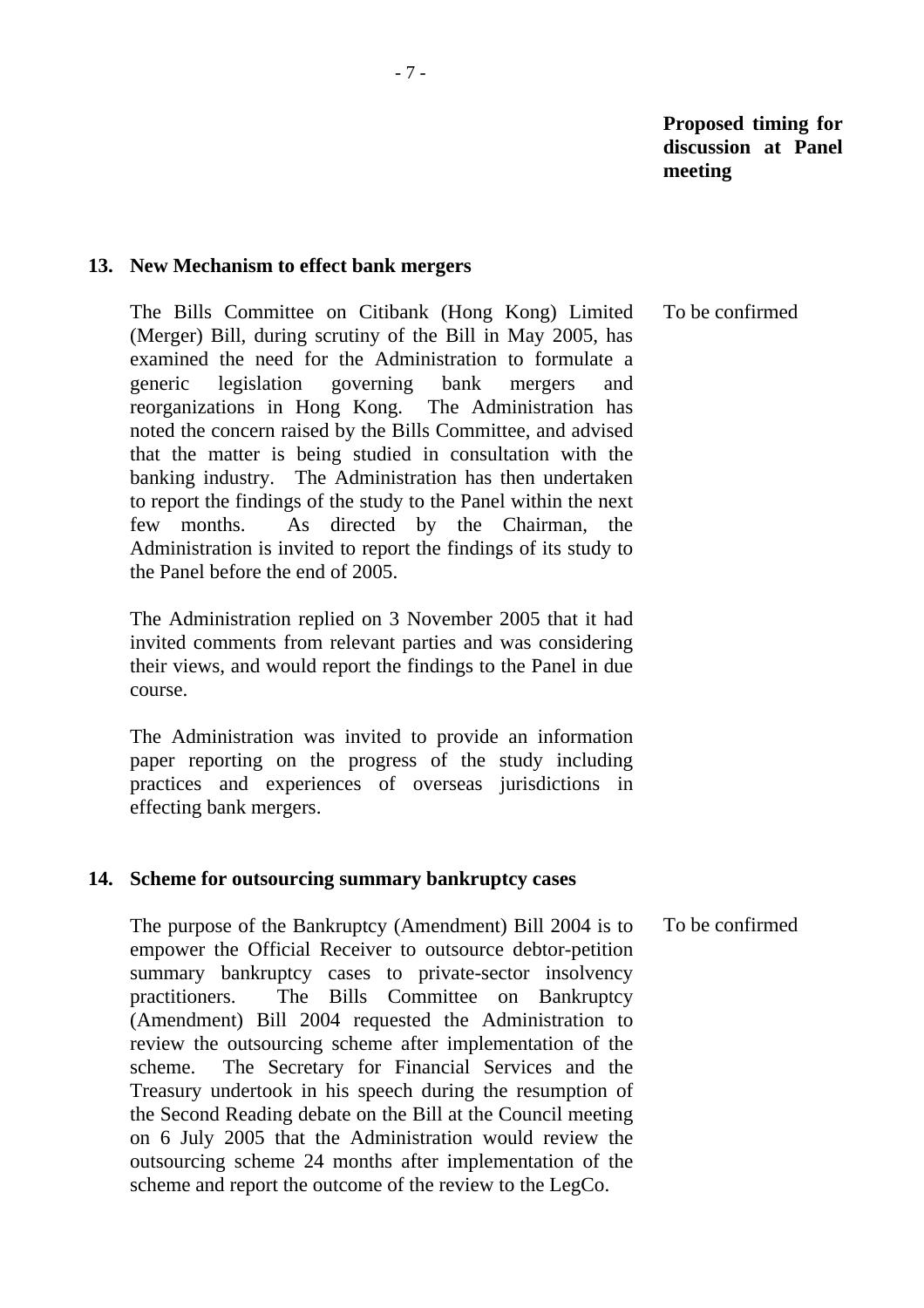The Administration has been invited to report the outcome of the review to the Panel in due course.

### **15. Review of the Inland Revenue Ordinance**

 In response to Hon TAM Heung-man's suggestion for the Administration to review the Inland Revenue Ordinance (IRO), five organizations/individuals have forwarded their submissions to the Panel on the subject in early 2005. To be confirmed

 In its reply dated 11 August 2005, the Financial Services and the Treasury Bureau (FSTB) advised that it had, in conjunction with the Inland Revenue Department (IRD), reviewed the issues set out in the submissions, and they would take the following actions:

- (a) For those issues which are tax relief proposals, FSTB will review the issues with the FS in preparing next year's budget;
- (b) For those issues which involve the interpretation of the IRO and IRD's administrative practices, IRD and the Joint Liaison Committee on Taxation (JLCT) are working together to conduct in-depth reviews on these as appropriate. The Administration believes that most of the issues have been or could be dealt with through the issuance of new or revised Departmental Interpretation and Practice Notes;
- (c) For those issues with no details given, IRD will approach the parties concerned to better understand the problems; and
- (d) FSTB has forwarded the submissions to JLCT, and will keep the Panel informed of any substantial comments from **JLCT**.

 To facilitate members' consideration of Hon TAM Heung-man's suggestion for the Panel to discuss the above subject at a future meeting, the Administration has been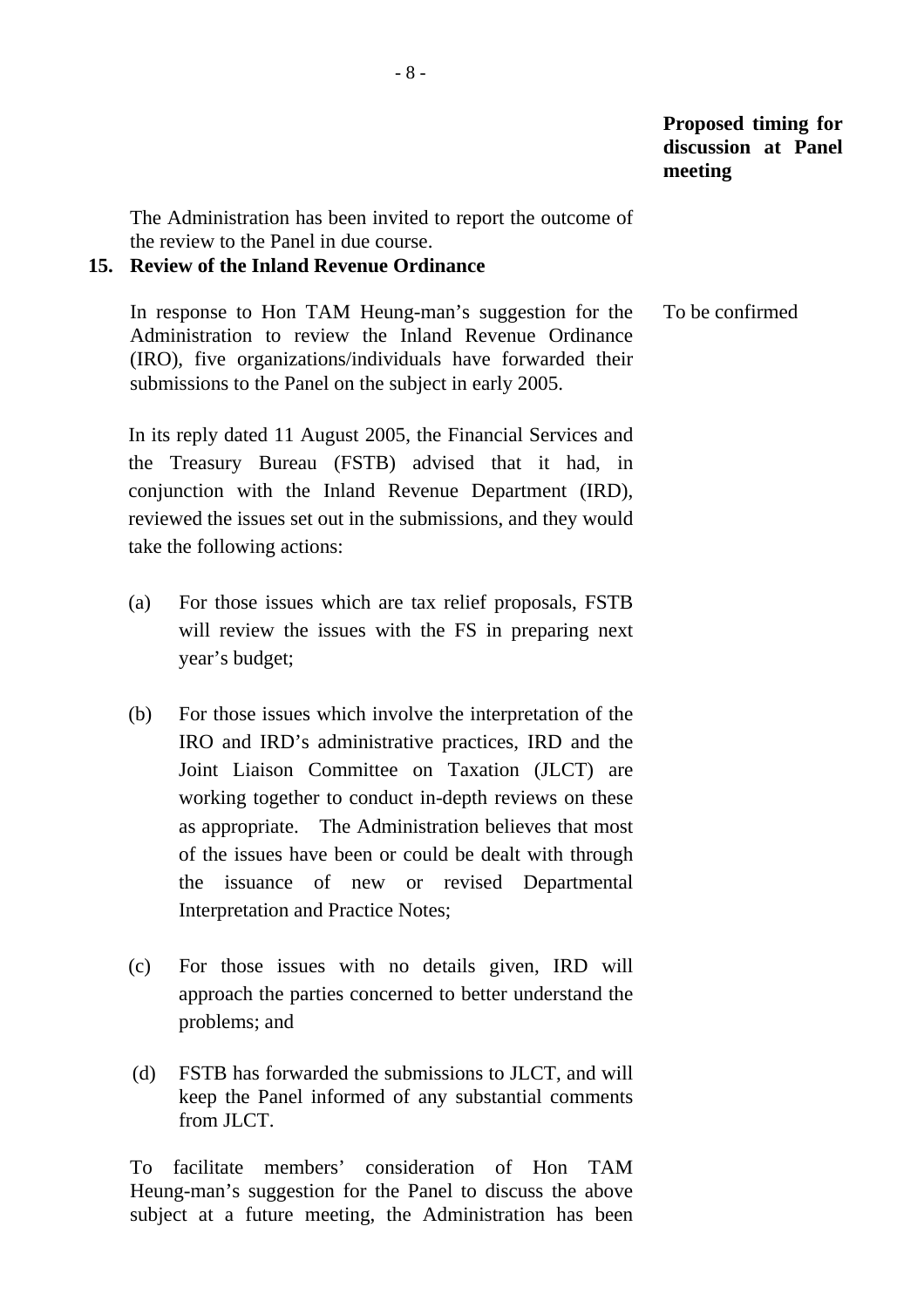invited to update the Panel in writing on the progress of the actions referred to in items (b), (c) and (d) above before the end of December 2005. Members were informed of the position vide LC Paper No. CB(1)2260/04-05 issued on 13 September 2005.

 On 22 December 2005, the Administration advised that it aimed to update the Panel in writing on the progress in early January 2006.

# **16. Introduction of a new category of "travel insurance agents"**

 At the Panel meeting held on 4 July 2005, members were briefed on the Administration's proposal to introduce a new category of "travel insurance agents" to facilitate travel agents to be registered as insurance agents for the sale of travel insurance. Members expressed reservation on whether the proposal was the best option to achieve the policy objective of encouraging Hong Kong people to take out travel insurance before they travel. The Administration was requested to give further thought to the proposal and consider how the grave concern expressed by the insurance intermediaries could be addressed. To be confirmed

 At the Panel meeting held on 5 December 2005, members were briefed on the progress of the proposal. Members noted that the insurance industry had accepted the proposal after further discussion with the Administration. The Administration was requested to report to the Panel on the implementation of the "travel insurance agents" registration system about one year after the implementation of the system, including information on the number and percentage of travel agents who have passed the "Travel Insurance Agents Examination" and registered under the system, and the Administration's assessment of the effectiveness of the registration system and the impact of the system on the professional standards of insurance intermediaries.